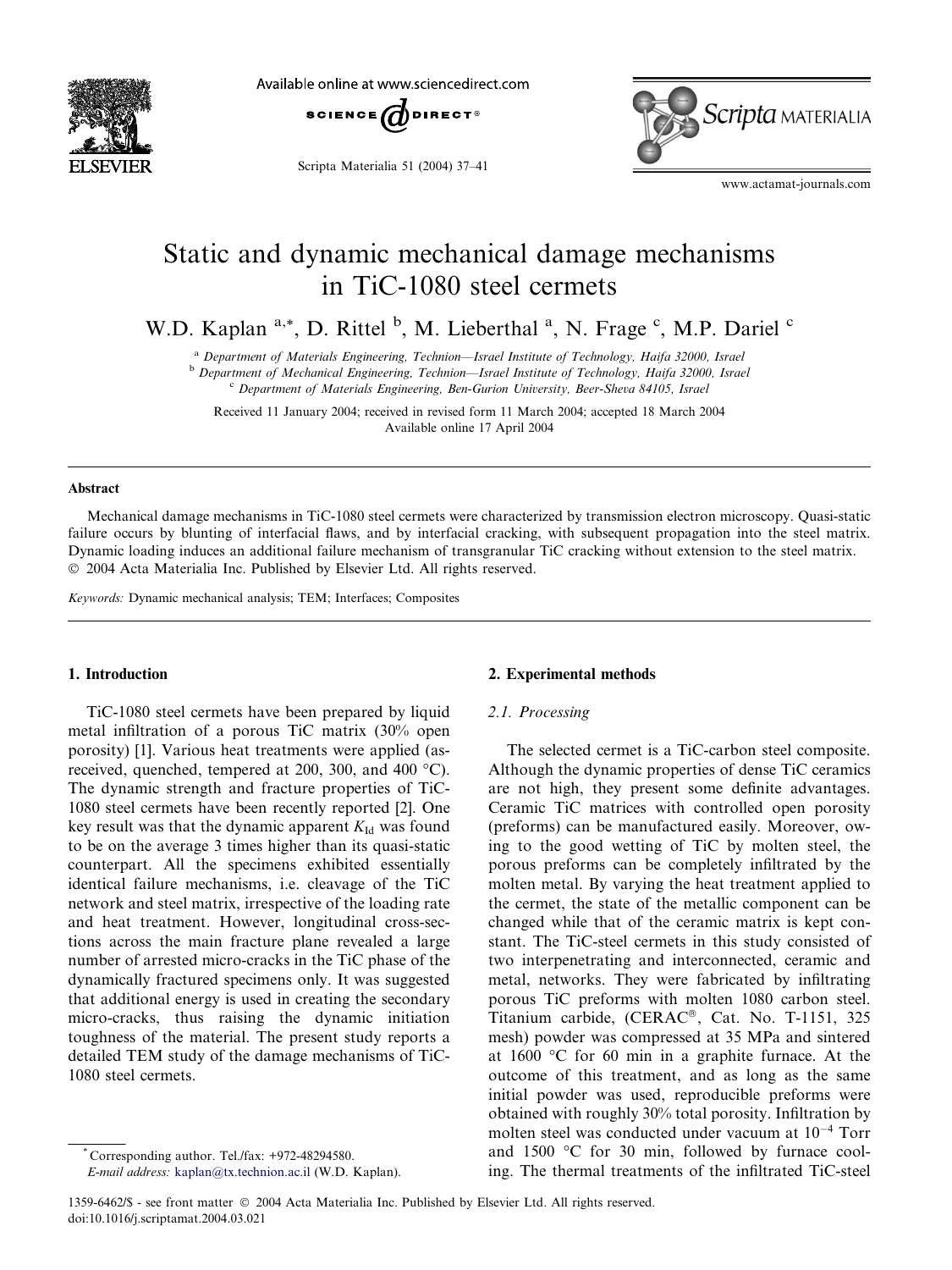cermets consisted of austenitization in evacuated quartz capsules, for 1 h at 870  $\degree$ C, followed by furnace cooling or immersing and shattering the capsules in water. Tempering was conducted in air at 200, 300, or 400  $^{\circ}$ C for 1 hour.

#### 2.2. Mechanical testing

The quasi-static apparent fracture toughness  $(K_{1c})$ was measured by three-point bending of notched bars, on a MTS 810 servo-hydraulic testing machine, under displacement control. Typical specimen dimensions were 20–40 mm in length, 4–5 mm in thickness and 4.5–5.5 mm in height. Since fatigue precracking is a delicate task, 2–3 mm long notches were machined with a 0.2 mm root radius diamond blade. Consequently, the reported (apparent) fracture toughness values, both static and dynamic, most likely overestimate the true fracture toughness that would be obtained from a fatigue precrack. The crosshead velocity was fixed to 0.083 mm/s. A two-dimensional finite element model (plane-strain) was run on ANSYS (1994) finite element code. For each specimen tested, the stress intensity factor corresponding to a unit load was calculated. The (apparent) fracture toughness was thus determined by multiplying the unit stress intensity factor by the maximum (fracture) load.

The apparent dynamic fracture toughness  $(K<sub>Id</sub>)$  was determined from one-point impact bend tests. The procedure has been described in detail, and its validity has been assessed [3]. For the sake of brevity, we will only outline the main characteristics of the procedure. The main idea is that, based on the linearity of the fracture process (LEFM assumptions), the evolution of the stress intensity factor(s) can be determined if the loading force is known, and if the response of the structure to unit impulse is determined. In other words, if the applied load  $F(t)$  is determined from a one-point impact test, and if  $k_{\delta}(t)$  is the stress intensity resulting from a unit impulse, then the evolution of the stress intensity factor is given by:

$$
K(t) = F(t) * k_{\delta}(t) \tag{1}
$$

where the  $*$  sign indicates a time convolution integral. Therefore, if the fracture time  $(t_{\text{frac}})$  is determined, the fracture toughness is the value of the stress intensity factor at fracture.

The specimens were loaded by means of an instrumented Hopkinson bar, and fracture time was detected using single wire fracture gauges. The reader is referred to [3] for additional details on the experimental procedure. The typical valid sample size was at least 15 specimens per grade, on the average.

## 2.3. Characterization

Specimens for transmission electron microscopy (TEM) investigations were cut from bulk specimens or from an area immediately adjacent and parallel to the fracture surface of mechanically tested specimens. Specimens were cut using a diamond wafer blade, and mechanically thinned to  $\sim$ 100 µm by polishing with 15 um grit diamond paste on the side *opposite* to the fracture surface. This was followed by mechanical dimpling, again on the side opposite to the fracture surface, and ion milling (5.0 kV argon) to perforation. TEM was conducted at 200 kV (JEOL 2000FX).

#### 3. Results and discussion

#### 3.1. Mechanical properties

Tables 1 and 2 summarize the apparent fracture toughness (quasi-static and dynamic) of the investigated cermets. The results clearly show that the dynamic initiation toughness is significantly higher than its static counterpart, regardless of the thermal treatment applied. For this material, the representative measured yield (fracture) strength of about 2000 MPa validates the specimen dimensions versus the apparent measured fracture toughness.

## 3.2. General microstructure

The general microstructure is composed of a matrix of TiC grains, with a maximum TiC grain size of  $\sim 30$  $\mu$ m. The infiltration of 1040 steel was almost complete, and very few residual pores were found. Penetration of the liquid metal reached geometrically complex regions, such as shown in Fig. 1, indicating a contact angle well below 90° (good liquid–solid wetting) in this system [4].

Table 1 Summary of results for the quasi static fracture apparent toughness  $K_{1c}$ 

|          | ÷                                                        |                                             |                                             |                                           |
|----------|----------------------------------------------------------|---------------------------------------------|---------------------------------------------|-------------------------------------------|
| Group    | $K_{\text{Ic}}$ average + 90% CI (MPa m <sup>1/2</sup> ) | $K_{\text{Ic}}$ max (MPa m <sup>1/2</sup> ) | $K_{\text{Ic}}$ min (MPa m <sup>1/2</sup> ) | S.d. (MPa m <sup><math>1/2</math></sup> ) |
| AS       | $9.1 - 11.0 - 13.0$                                      | 17.0                                        | 0. I                                        | 3.0                                       |
| T300     | $15.4 - 20.3 - 25.2$                                     | 28.4                                        | 11.7                                        | 7.1                                       |
| T400     | $13.4 - 16.1 - 18.9$                                     | 22.4                                        | 11.1                                        | -4.5                                      |
| Ouenched | $17.9 - 19.7 - 21.4$                                     | 23.2                                        | 16.6                                        | 2.5                                       |

The average value of  $K_{\text{Ic}}$  is given (in boldface) with a 90% confidence interval according to student's criterion.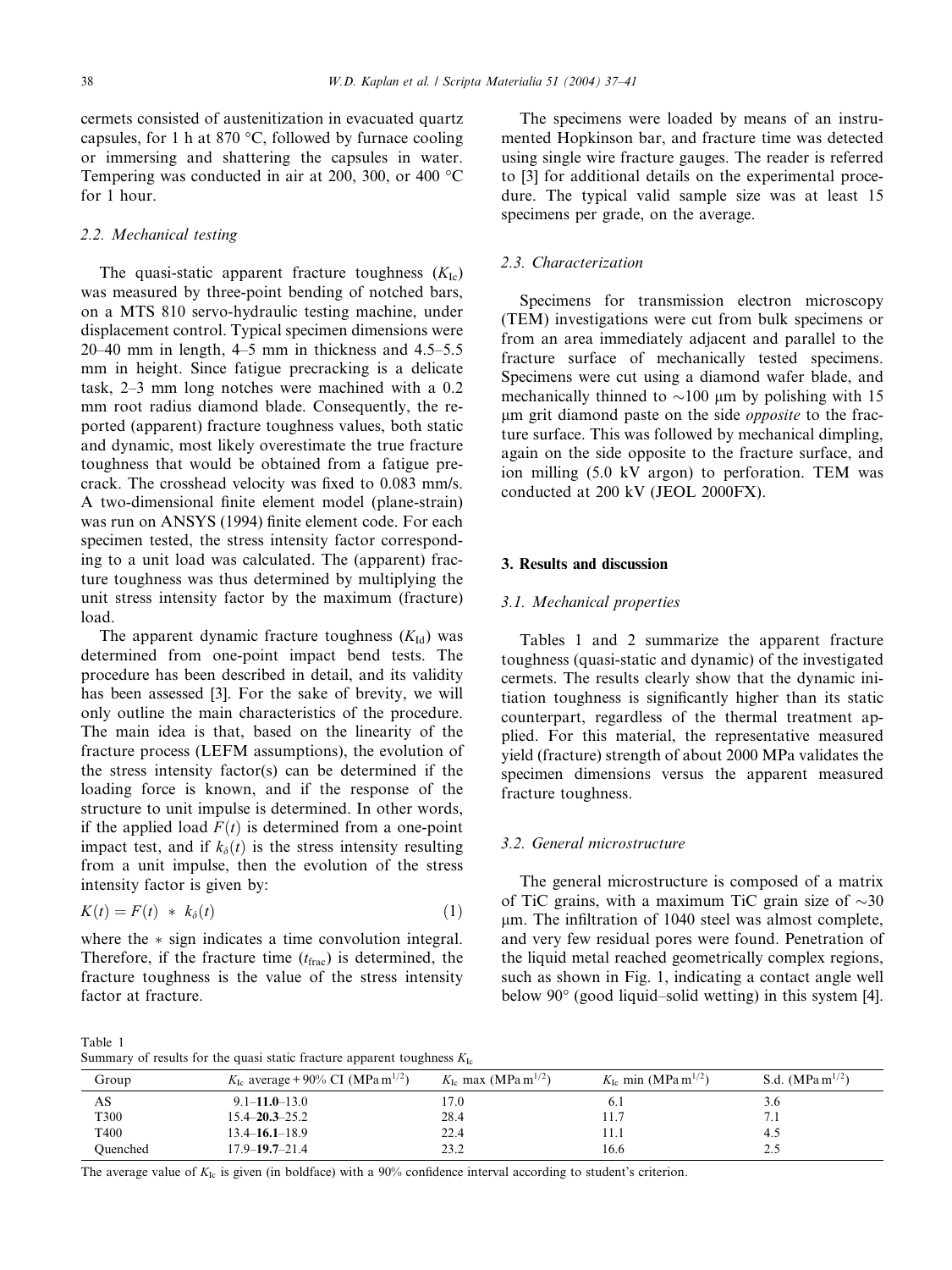Table 2 Summary of results for the apparent dynamic fracture toughness  $K_{\text{Id}}$ 

| Group    | $K_{\text{Id}}$ average + 90% CI (MPa m <sup>1/2</sup> ) | $K_{\rm Id}$ max (MPa m <sup>1/2</sup> ) | $K_{\text{Id}}$ min (MPa m <sup>1/2</sup> ) | S.d. $(MPa m^{1/2})$ |
|----------|----------------------------------------------------------|------------------------------------------|---------------------------------------------|----------------------|
| AS       | $47.2 - 51.9 - 56.6$                                     | 74.0                                     | 27.3                                        | 13.4                 |
| T300     | $61.1 - 68.0 - 74.9$                                     | 113.8                                    | 36.0                                        | 23.9                 |
| T400     | $57.2 - 64.5 - 71.4$                                     | 121.8                                    | 17.3                                        | 26.3                 |
| Ouenched | $49.2 - 58.9 - 68.7$                                     | 108.3                                    | 21.8                                        | 23.8                 |

The average value of  $K_{\text{Id}}$  is given (in boldface) with a 90% confidence interval according to Student's criterion.



Fig. 1. Bright field TEM micrograph demonstrating penetration of the liquid metal, even into geometrically complex regions, indicating the good wetting in this system.

Small flaws were found at the metal-ceramic interfaces in the infiltrated and heat treated specimens (see Fig. 2). These flaws seemingly formed while the metal was solid, since otherwise their shape would be closer to a semi-spherical cap, as dictated by the contact angle [5,6]. It should be noted that in ceramic-matrix composites infiltrated with more ductile metals, such as Al or Cu [7,8], such interfacial flaws were not detected.

## 3.3. Microstructure after loading

While interfacial flaws were found in TEM specimens, regardless from where the specimens were cut from the bulk, cracking was found in TEM specimens sectioned parallel to the fracture surface of loaded samples. Significant differences could be found in the microstructure of the samples prior to and after mechanical loading, and as a function of the thermal treatment and static versus dynamic loading.

Static loading of the tempered samples resulted in mixed crack propagation along the TiC–TiC interface and inside the steel matrix. For example, the TEM micrograph of a sample statically loaded after tempering at 300  $\degree$ C (Fig. 3) shows mixed interface and metal failure, in addition to the deformation of the previously flat interfacial flaws. Fig. 4 presents a TEM micrograph of a sample statically loaded after tempering at 400  $^{\circ}$ C. The micrograph was taken from a relatively thick region of the specimen, to demonstrate that sample thinning is



Fig. 2. Bright field TEM micrograph (a) of an interfacial flaw, in a specimen heat treated at 200 °C for 1 h after infiltration and austenization. A micrograph of the flaw at higher magnification is presented in (b), showing that the flaw is located at the metal–ceramic interface.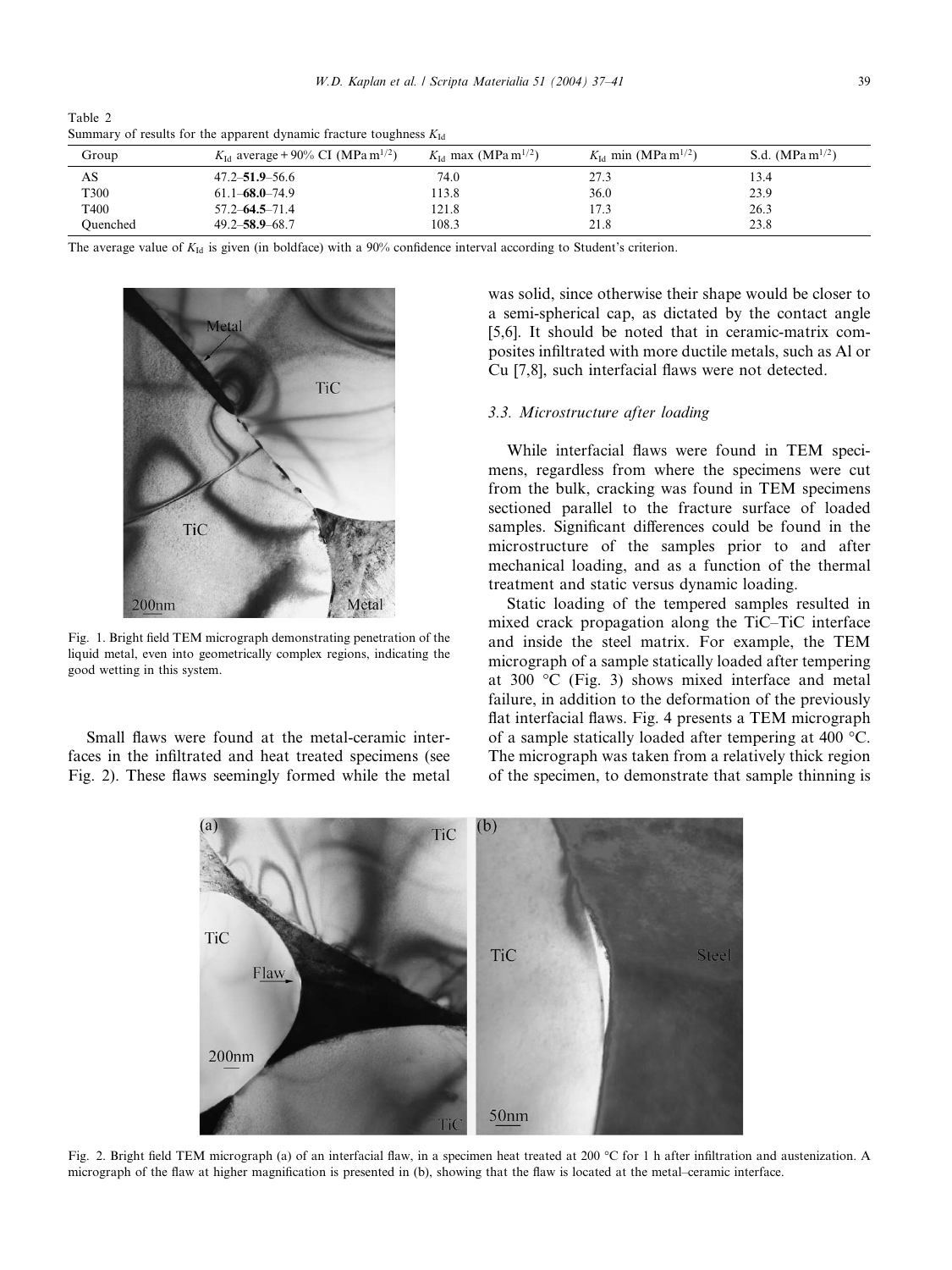

Fig. 3. Bright field TEM micrograph of a statically loaded sample, after tempering at 300 °C. Failure is by a mixed interface–metal mode of crack propagation. Previously flat interfacial flaws are rounded due to the static loading, indicating the ductile nature of the tempered metal.



Fig. 4. Bright field TEM micrograph of a statically loaded sample, after tempering at 400  $^{\circ}$ C. Note the rounded (blunted) interfacial flaws.

unrelated to the presence of deformed (blunted) interfacial flaws.

Dynamically loaded samples exhibited a significant amount of transgranular cracking of the TiC phase (see Figs. 5 and 6). While transgranular failure of the TiC was a dominant feature in the dynamically loaded specimens, grain boundary fracture of the TiC and some crack propagation through the relatively brittle metal was found in specimens after austenization, presumably a result of the more brittle nature of the martensitic phase (Fig. 7). Dynamic loading of more ductile specimens (after tempering) also resulted in rounded interfacial flaws (Fig. 8), and failure by interfacial fracture (Fig. 9), along with transgranular cracking of the TiC phase.



Fig. 5. Bright field TEM micrograph of an as-infiltrated sample, prepared from a fracture surface after dynamic testing.



Fig. 6. Bright field TEM micrograph of a tempered sample  $(300 °C)$ , prepared from a fracture surface after dynamic testing.

One may tentatively explain the observed toughening by two related effects. The first one is additional energy dissipation caused by the creation of numerous new surfaces (micro-cracks). The main crack front is thus surrounded by these micro-cracks, so that its formation and extension as a single crack front is delayed. At the characteristic stress intensity rate of  $K \approx 10^6$ MPa $\sqrt{m} s^{-1}$ , a delay of 5 µs in crack initiation is largely sufficient to cause the observed dramatic toughening.

#### 4. Summary and conclusions

Mechanical damage mechanisms in TiC-1080 steel cermets have been characterized using TEM. The goal